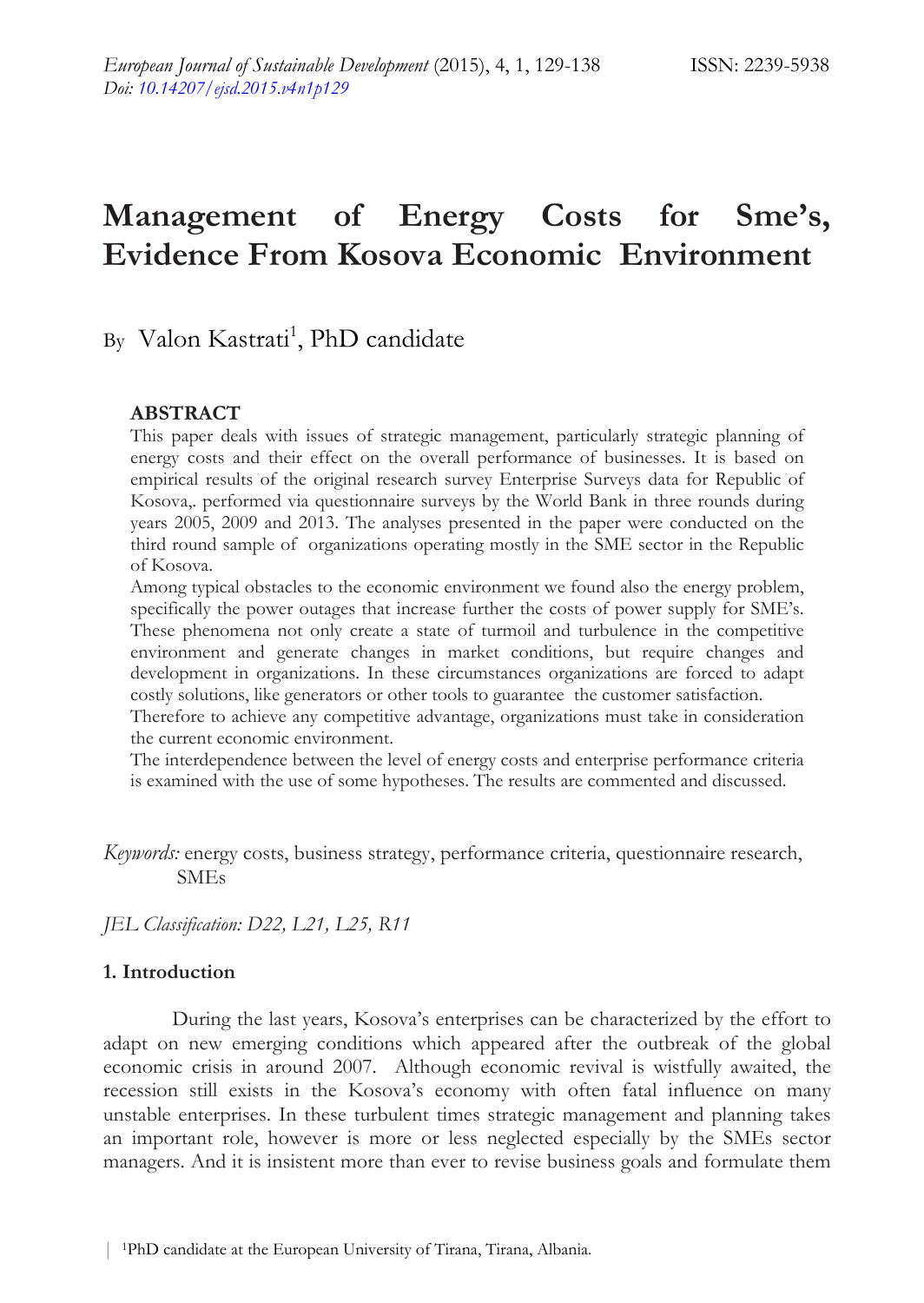clearly to be able to steer the craft of business through riffles of uncertainty and variable conditions.

Taking a retrospective look we see a number of shortcomings of the Energy cost used in vast majority of Kosovar companies:

1. organization of production and cost accounting are managed separately the gifted generate setting different objectives, often divergent;

2. the collection and allocation of indirect costs on the basis "keys", which are often inconclusive or inaccurate;

3. large gap between gathering information on costs and complete analysis leads to the impossibility of establishing and implementing practical measures to reduce operational costs;

4. do not delineate the costs of production in variables and fixed, which leads to reduced efficiency of cost analysis and diffusion responsibilities.

The process of strategic management includes usually basic and periodically repeating set of consecutive stages, through which the companies create, implement and control achievement of the long-term business objectives (Johnson, 2006; David, 2013):

1 strategic analyses,

2 formulation of strategy,

3 strategy implementation,

4 feedback, ex-post evaluation and correction.

Permanent implementation of this process together with recent updating of the strategy and reasonable planning period brings often the strategic predominance for the company.

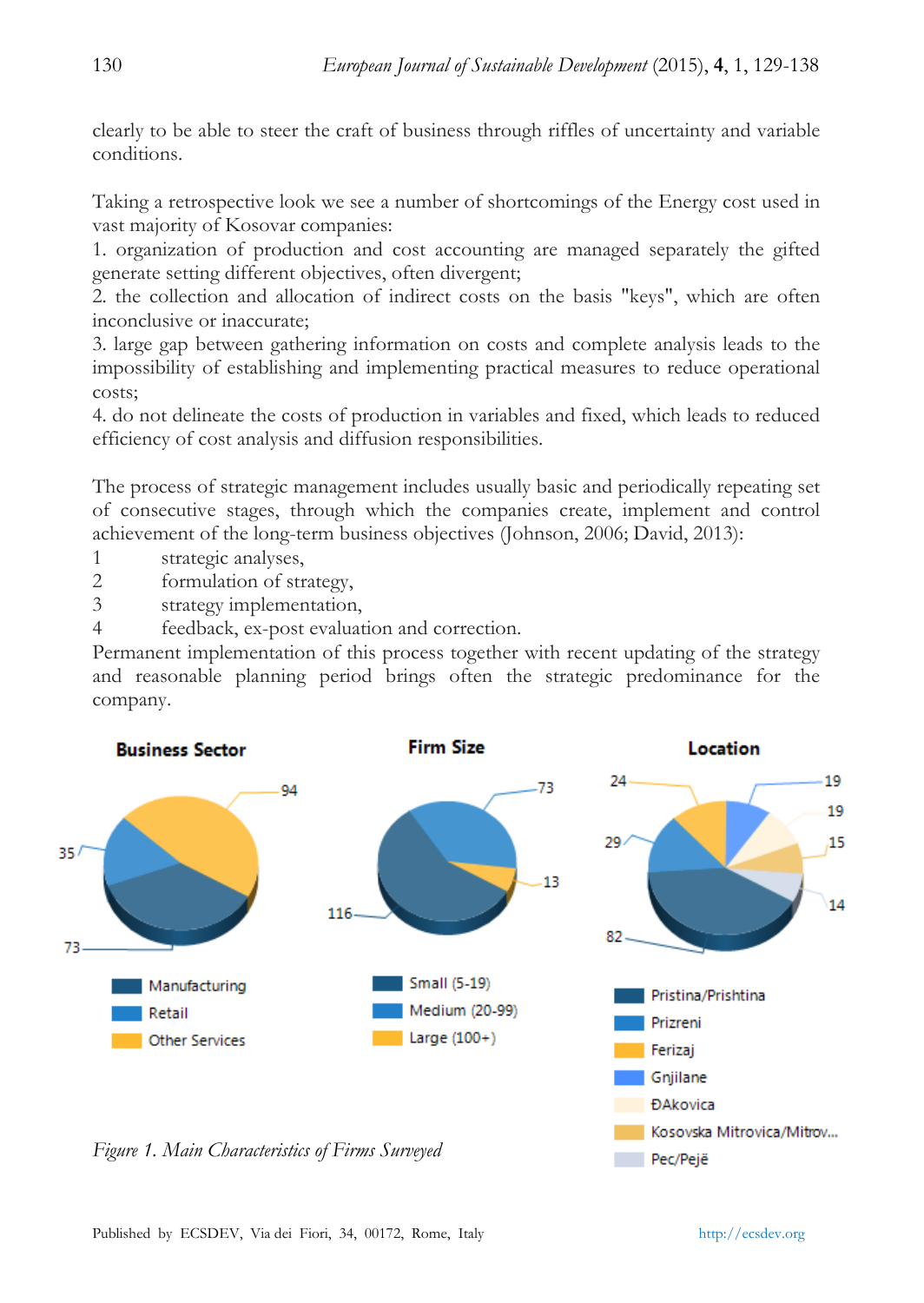Many researchers in the field of strategic management confess that this area is still paid by company management little attention. Managers often do not realize the significance and importance of strategic approach for business or they are not able to establish it. They are often overloaded by operational tasks that arise from everyday business practices and the bird's eye view to see the goals and challenges they face in a broader context is withdrawn from them. Moreover they are often not able or competent to carry out necessary inner-outer management analyses.

The paper presents the findings of research that show how important strategic management and planning of energy costs are and can help to strengthen the awareness of strategic management to Kosova's management community.

Business owners and top managers in 202 firms were interviewed from January 2013 through November 2013.

## **2. Theoretical Background**

Although big companies create enormous output for the vitality of national economy in the changing global economic environment, which is characterized by continuous structural changes and enhanced competitive pressures, the important role of small and medium-sized enterprises (SMEs) is still increasing.

In the European Union SMEs are the backbone of the economy, employing more than 87 million EU citizens. SMEs generate every second newly created job and produce nearly 60% of the GDP of the European Union (EC, 2012). However, SMEs were increasingly afflicted by the crisis. Research shows that only 50 % of businesses survive the first five years of its existence and economic crisis definitely decreases this number. Estimated full 1,7 million jobs were lost in 2009 due to insolvency of companies, what represents an increase of 22 % compared to 2008. For Kosova there are not clear data of how many companies suffered from the Global Financial Crises, because the effect of this crises still persist on Kosovar Economy. Besides the Financial crisis the economical environment in Kosova suffers further from some persistent and pathologic infrastructural constraints.

Strategic cost management is a consequence of mutations that occur in the current environment and requires a permanent adaptation of tools and techniques so as to improve the strategic position of organizations. For management accounting information provided to be useful to managers in the organization's strategic objectives, management accounting system should be designed and used to follow the mission and competitive strategies of organizations, by conducting an analysis in relation to the economic environment, the costs associated with customers, competitors, etc..

In this context, we stop first at refining the concept of strategy. Ever, the strategy is the art of winning the war. It applies to the company, in so far as it fights against competitors when its survival is threatened.

For optimal transposition of the strategy, organizational restructuring operation is required. This involves choosing, distribution and organization of human, material and financial means necessary to achieve the overall strategy, highlighting the differentiated structures and mechanisms for the following subsystems:

• the accounting and management control;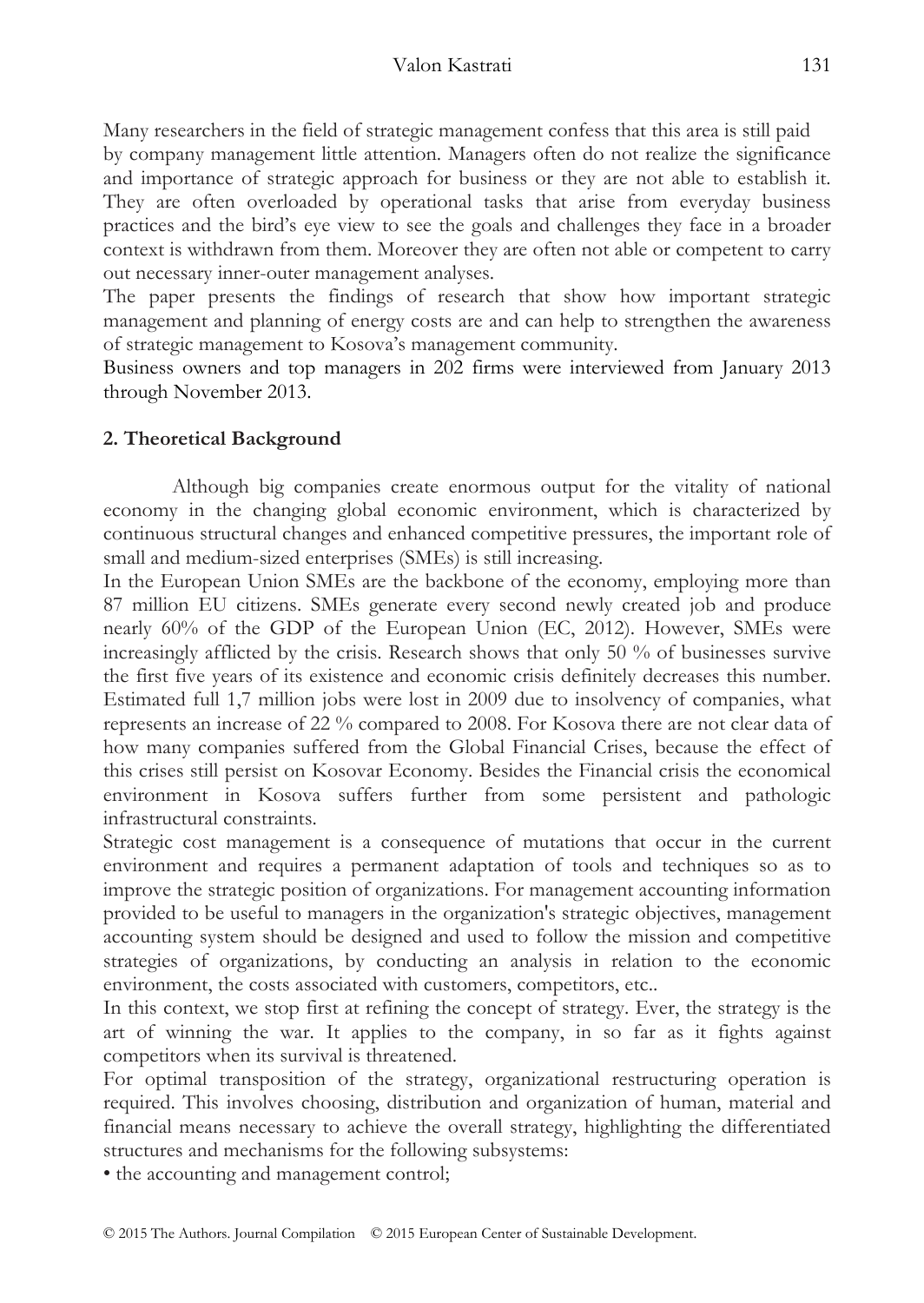• heritage and power of decision for piloting.

Subordinated financial constraints which determine independence and survival, the company can not be managed without economic measurement device. This should be abandoned in favor of economic technical language. Also, to connect positive environmental changes must prove that the company has to heritage, employment and capacity and hierarchical decision-making activities (difficult decision courage, leadership and empowerment of people's resources).

If you are provided two preconditions, effective strategic management at all levels requires strict completion of four stages. The concept of American authors are:

a. formulation of strategies;

b. communication of these strategies throughout the organizations;

 c. development and implementation of tactical solutions to achieve these strategies;

 d. development and implementation of controls to monitor the success of implementation stages and, therefore, to achieve strategic objectives.

In the SME sector, the role of management is always derived from the size of the organization and the role of the owner. Primary importance of management function is not by Zich (2010) determined so much by the fact that management has unquestioned responsibility for the formulation and implementation of strategy as the assumption that competitiveness is created or at least affected by all management activities in terms of features and functions of management with a focus on resources, competencies and processes. Size of organization however, does not necessarily reduce the level of strategic management importance. In large enterprises responsibility for strategic management takes the entire department of analysts and competent managers, but in small businesses the primarily strategic manager role takes usually the owner.

According to Volberda et al. (2010) strategic management based on long-term forecasts, helps the company to anticipate future challenges and opportunities. The term strategy is closely linked with the objectives that it tracks. According to Kotler and Keller (2007) strategy should express the basic idea of which way the company goals will be achieved. The importance of strategy for innovation development and competitiveness of firms emphasized many authors in the last years, e.g. Glaister (2008), Skokan (2010), Volberda et al. (2010), David (2013).

The application of strategic management in the Kosova business environment is still at a very low level. The ability to succeed in constantly changing environment demands highly competent management in which Kosovar companies have significant gaps especially in terms of lack of strategic thinking and awareness.

### **3. Methodology**

 $\overline{a}$ 

 Most surveys were administered using the Enterprise Surveys Global Methodology of the World Bank as outlined in the Methodology page1, while some others did not strictly adhere to the Enterprise Surveys Global Methodology. For

<sup>1</sup> Enterprise Surveys (http://www.enterprisesurveys.org), The World Bank.2015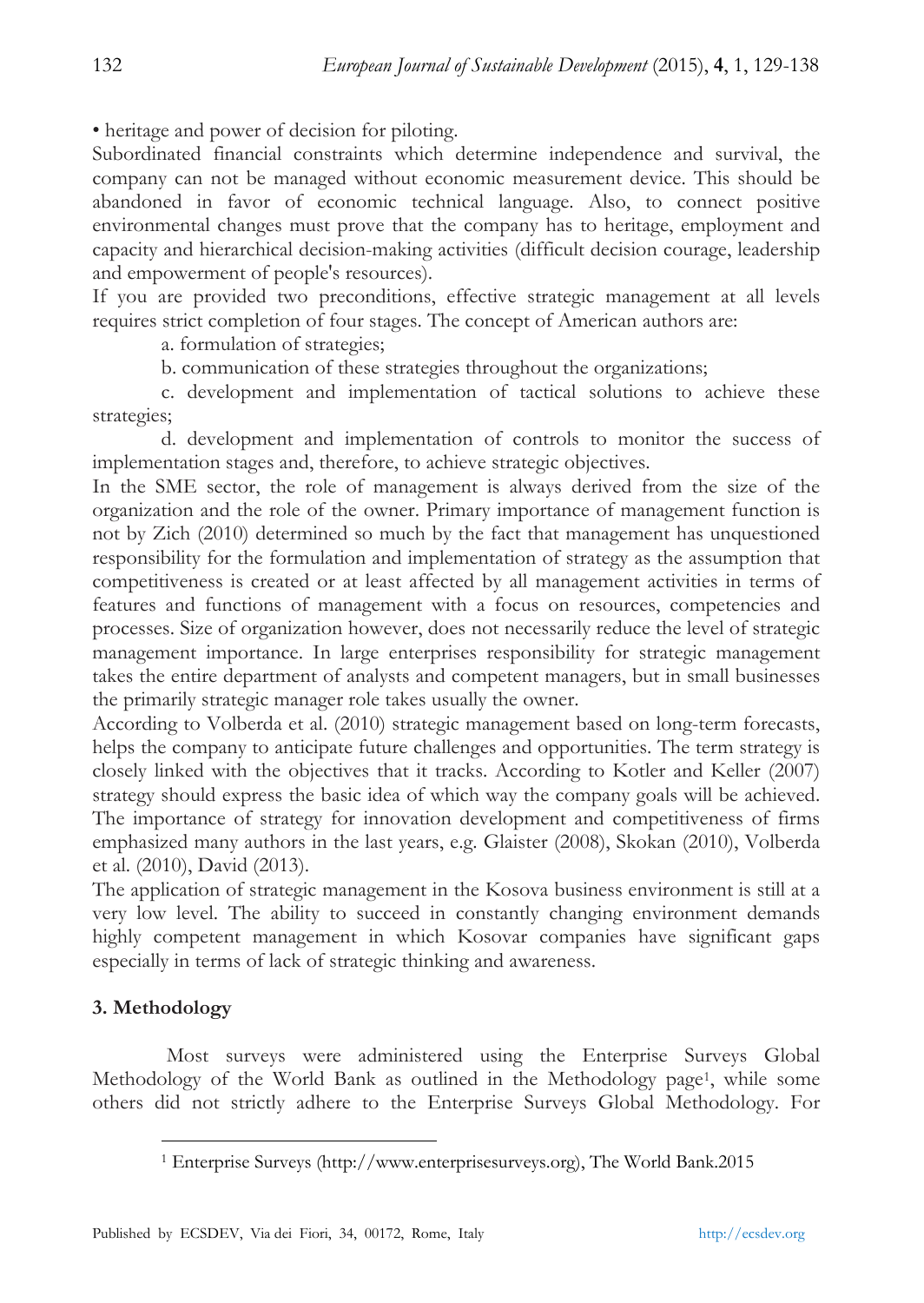example, for surveys which did not follow the Global Methodology, the Universe under consideration have consisted of only manufacturing firms or the questionnaire used have been different from the standard global questionnaire. Caution should be done when comparing raw data and point estimates between surveys that did and did not adhere to the Enterprise Surveys Global Methodology. For surveys which did not adhere to the Global Methodology, any inference from one of these surveys is representative only for the data sample itself.

 Regional averages of indicators are computed by taking a simple average of countrylevel point estimates. For each economy, only the latest available year of survey data is used in this computation. Only surveys, posted during the years 2009-2015, and adhering to the Enterprise Surveys Global Methodology are used to compute these regional and "all countries" averages. Descriptions of firm subgroup levels, e.g. how the ex post groupings are constructed, were provided in the Indicator Descriptions document.

 Statistics derived from less than or equal to five firms were displayed with an "n.a." to maintain confidentiality and should be distinguished from ".." which indicates missing values. Also note for three growth-related indicators under the "Performance" topic, these indicators are not computed when they are derived from less than 30 firms.

Standard errors were labeled "n.c.", meaning not computed, for the following:

 1) indicators for all surveys that were not conducted using the Enterprise Surveys Global Methodology and

 2) for indicator breakdowns by ex post groupings: exporter or ownership type, and gender of the top

manager.

### **4. Results and discussion**

In this paragraph data obtained from different interviews are shown through the answers in the main questionnaire. Most important charts and tables are presented and commented.

| Indicator                                  | <b>Kosovo</b> | <b>Eastern</b><br>Europe | All                |
|--------------------------------------------|---------------|--------------------------|--------------------|
|                                            |               | & Central Asia           | <b>Countries 2</b> |
| Age of the establishment (years)           | 14.0          | 13.1                     | 15.9               |
| Proportion of private domestic ownership   | 99.4          | 93.7                     | 88.6               |
| in a firm $\left(\frac{0}{0}\right)$       |               |                          |                    |
| Proportion of private foreign ownership in | 0.3           | 4.9                      | 9.1                |
| a firm $\left(\frac{0}{0}\right)$          |               |                          |                    |
| Proportion of government/state             |               | 0.8                      | 0.4                |
| ownership in a firm $(\%)$                 |               |                          |                    |
| Proportion of a firm held by the largest   | 94.5          | 85.1                     | 83.0               |
| owner(s) $(\%)$                            |               |                          |                    |
| Percent of firms with legal status of      |               | 1.7                      | 2.9                |
| publicly listed company                    |               |                          |                    |
| Percent of firms with legal status of      | 54.4          | 85.2                     | 40.6               |

#### **Table 1.** General Indicators of the Survey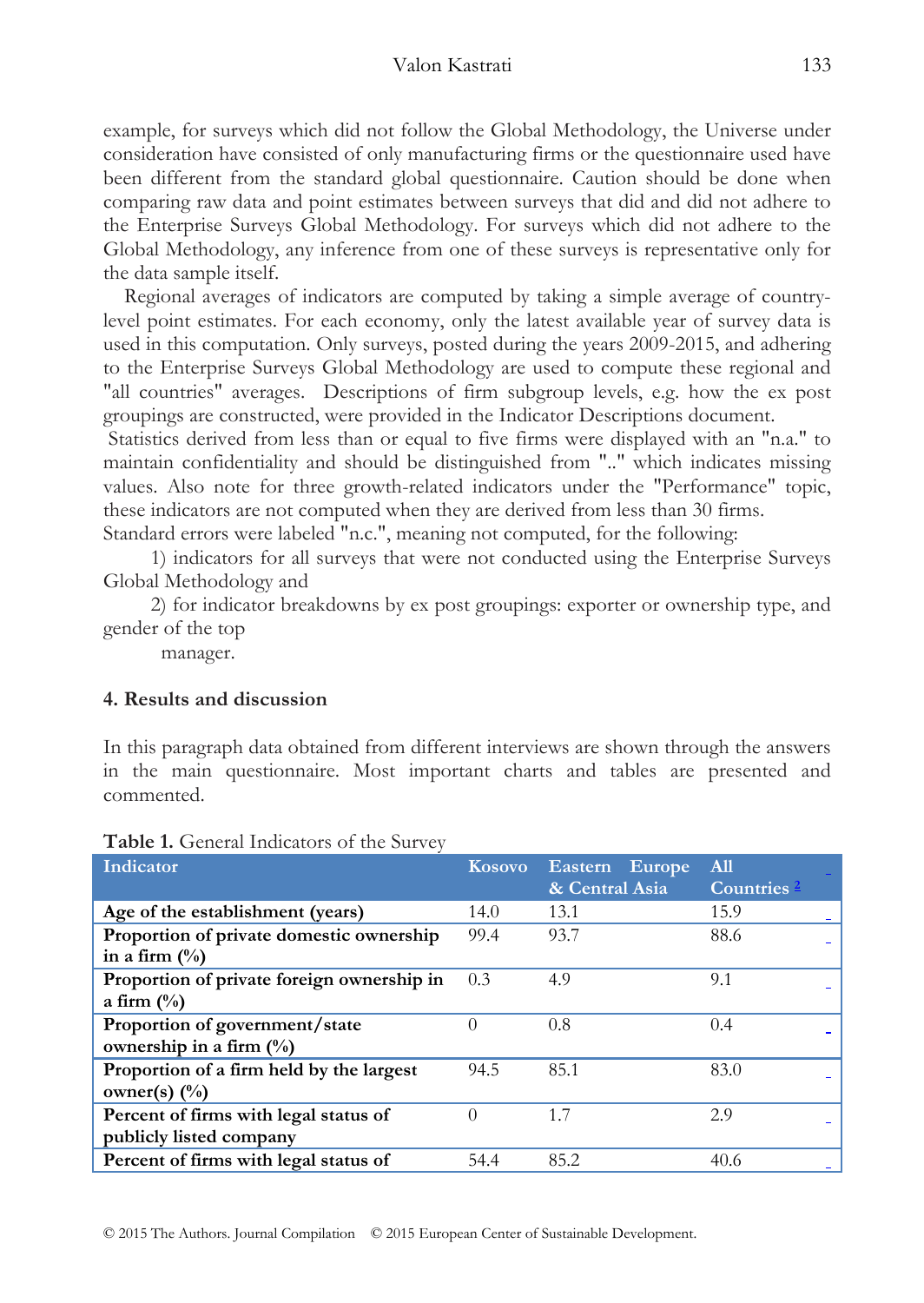| privately held Limited Liability Company   |      |     |      |
|--------------------------------------------|------|-----|------|
| Percent of firms with legal status of Sole | 41.4 | 9.8 | 39.5 |
| Proprietorship                             |      |     |      |
| Percent of firms with legal status of      | 3.4  | 1.1 | 8.1  |
| Partnership                                |      |     |      |
| Percent of firms with legal status of      | 0.3  | 1.3 | 6.5  |
| <b>Limited Partnership</b>                 |      |     |      |

Considering the young life of the Kosova's Independence, we note that the relatively older age of the firms is an indicator of persistence in the market. Anyway the Foreign Direct Investments are still modest in the economical system due to uncertainty of business environment. Generally family own business occupy the panorama of the business background, with highest percentages in the region and further.

After being presented with a list of 15 business environment obstacles, business owners and top managers in 202 firms were asked to choose the biggest obstacle to their business.



 **Figure2** *List of 15 business main environment obstacles* 

The Kosovo economic environment is full of uncertainties for the local and international entrepreneurs. All though in the top list of biggest obstacles (Fig. 2) we read Practices from the informal sector, access to finance and corruption, still electricity is an important constraint, combined with other energy obstacles.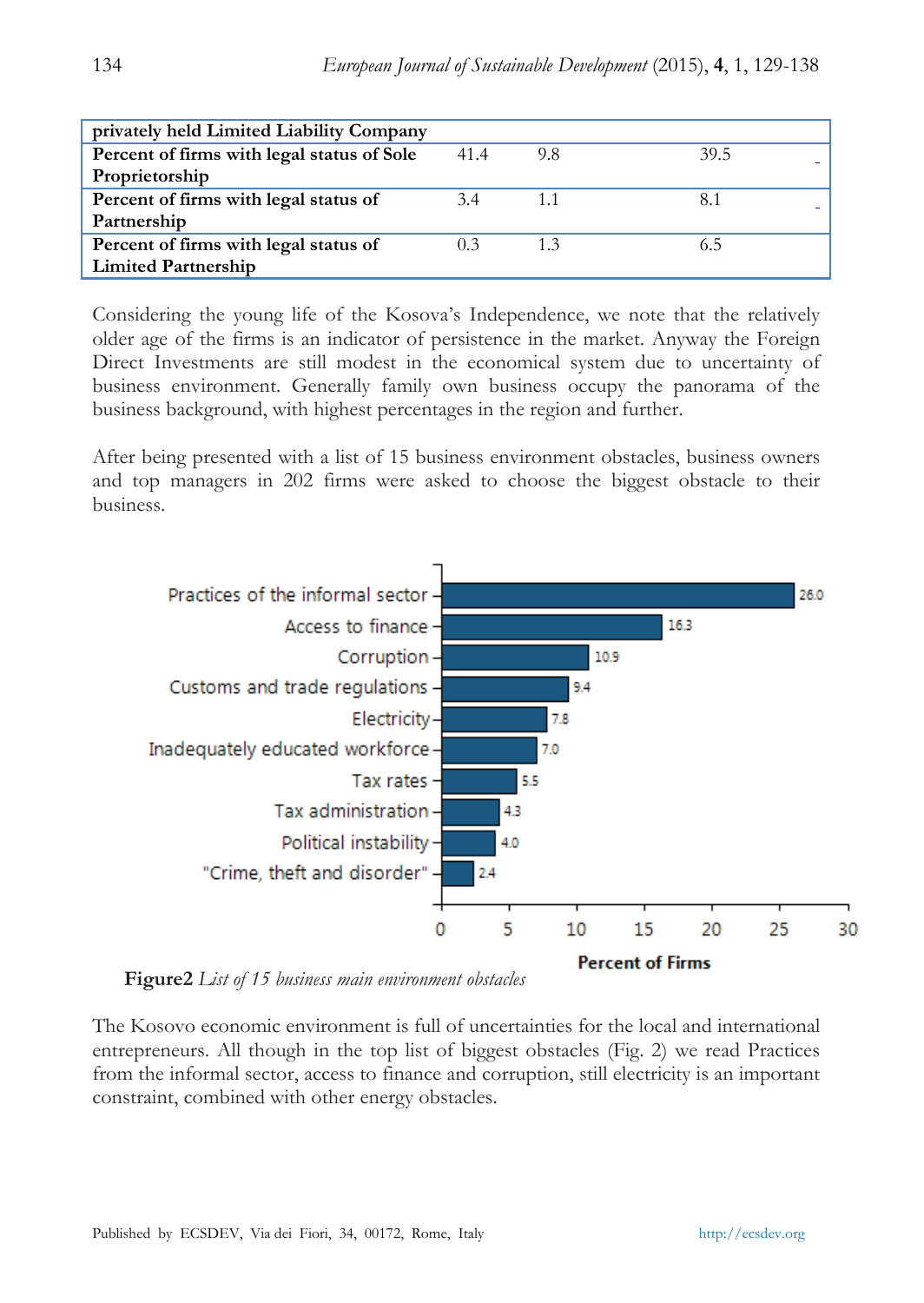| <b>Table 1.</b> Infant energy indicators compared to other surveys |        |                       |                        |
|--------------------------------------------------------------------|--------|-----------------------|------------------------|
| Indicator                                                          | Kosovo | <b>Eastern Europe</b> | A11                    |
|                                                                    |        | & Central Asia        | Countries <sup>2</sup> |
| Number of electrical outages in a typical                          | 10.7   | 2.0                   | 5.5                    |
| month                                                              |        |                       |                        |
| Duration of a typical electrical outage                            | 1.9    | 1.2                   | 2.7                    |
| (hours)                                                            |        |                       |                        |
| If there were outages, average duration of a                       | 2.5    | 3.5                   | 4.5                    |
| typical electrical outage (hours)                                  |        |                       |                        |
| Losses due to electrical outages (% of                             | 6.9    | 1.2                   | 2.5                    |
| annual sales)                                                      |        |                       |                        |
| If there were outages, average losses due to                       | 10.1   | 2.9                   | 4.5                    |
| electrical outages (% of annual sales)                             |        |                       |                        |
| Percent of firms owning or sharing a                               | 65.0   | 21.3                  | 33.1                   |
| generator                                                          |        |                       |                        |
| Proportion of electricity from a generator                         | 8.1    | 2.5                   | 7.4                    |
| $(\%)$                                                             |        |                       |                        |
| If a generator is used, average proportion of                      | 13.6   | 11.9                  | 18.9                   |
| electricity from a generator $(\%)$                                |        |                       |                        |
| Days to obtain an electrical connection                            | 58.8   | 26.6                  | 30.6                   |
| (upon application)                                                 |        |                       |                        |
| Percent of firms identifying electricity as a                      | 49.5   | 17.9                  | 33.6                   |
| major constraint                                                   |        |                       |                        |
| Proportion of products lost to breakage or                         | 0.3    | 0.8                   | 1.1                    |
| spoilage during shipping to domestic                               |        |                       |                        |
| markets $(\%)^*$                                                   |        |                       |                        |
| Percent of firms identifying transportation                        | 22.7   | 8.5                   | 20.0                   |
| as a major constraint                                              |        |                       |                        |

**Table 1**. Main energy indicators compared to other surveys

*Source: Enterprise Surveys (http://www.enterprisesurveys.org), The World Bank. 2015* 

One of the most objective indicators in the survey is the presence of generators in the firm: Percent of firms owning or sharing a generator 65.0% of the total. This shows the real threat that power outage can present to the firms. In monetary terms the power provided by generators is much higher than the electricity price from the public utility provider

# **Conclusion**

Presented paper is focused on importance of strategic management and strategic planning related to energy costs There were shown results of original questionnaire research performed mostly in SMEs of Kosova from the Enterprise Surveys data of the World Bank 2013 . Data were characterized from the point of geographical view, the economic activity structure, period considered by strategy and the year of last strategy update. Strategy forms were confronted with size (number of employees and annual turnover), legal status and six selected performance parameters.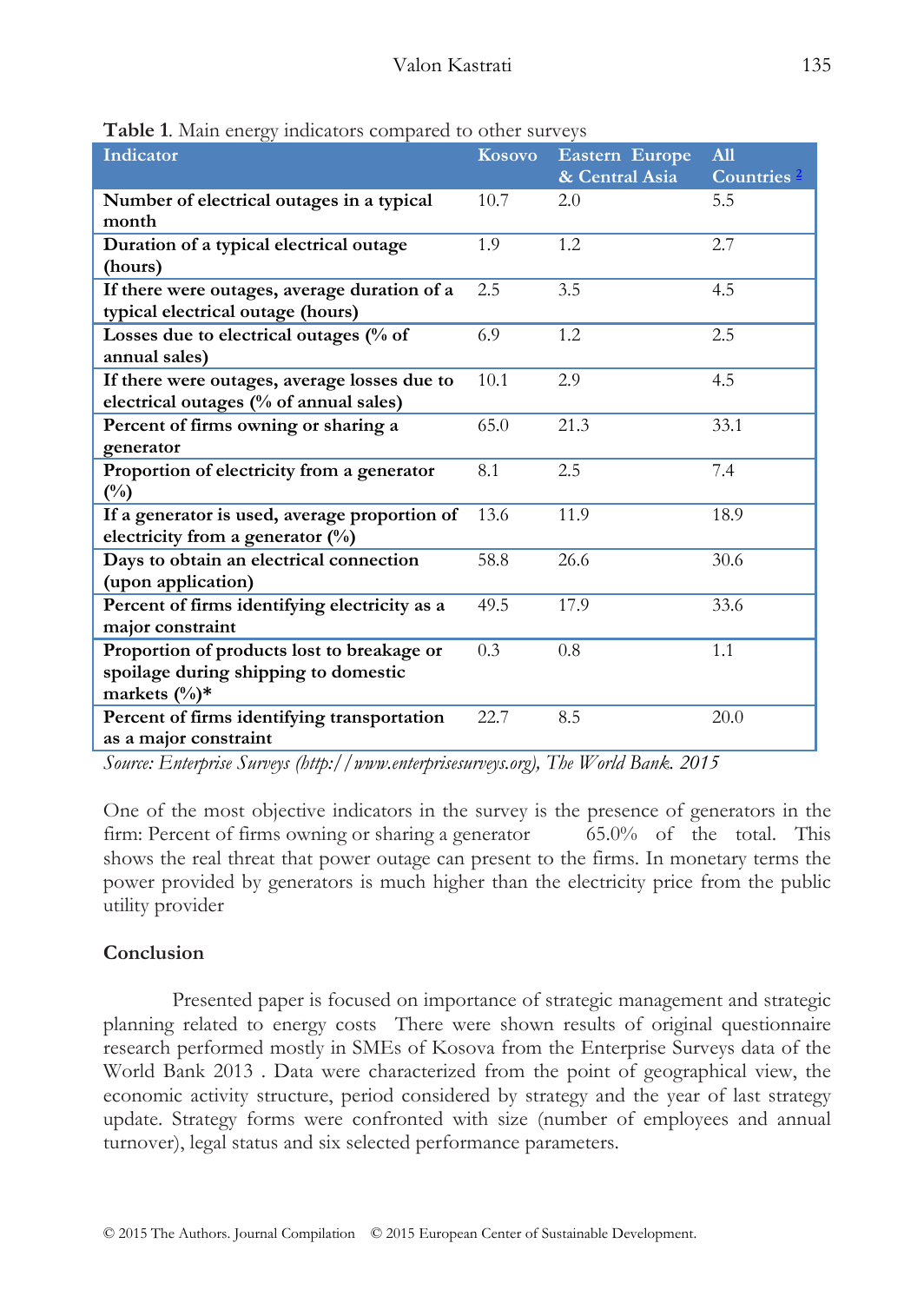We can summarize most important finding of presented item like that: Bigger companies pay less attention to management of energy costs and have more often prepared cost effective solutions than smaller enterprises. Enterprises who did prepare brief, partial, concise strategic document proved only in 40 % of observed performance parameters better results than enterprises without written business plan, so there is necessary to put impact on proper strategic planning in all significant business areas. Our findings are supported from retail SMEs with high strategic clarity will outperform those with moderate strategic clarity, but SMEs with low strategic clarity outperformed those with moderate strategic clarity.

Criticizing traditional cost management, we emphasize that traditional cost management no longer meet the needs of management working in a newly competitive environment. These methods have lost their importance because, emphasize the company's internal environment and not oriented to the environment and external conditions and, in fact, are not the set of information needed by top management of the company, managing business in a competitive environment.

It is therefore necessary to improve management accounting mentality and achieve a more realistic optical about cost management and strategy. In this respect, strategic cost management helps them through the development and use of strategic management accounting techniques related to aspects of external information needs to cope with uncertainty and economic environment to support the decisions of a strategic nature.

The limitations of the paper are based in limited geographical scope of obtained data. Unfortunately the survey was not able to cover reasonable number of SME's of Kosova Republic with comparable sample size. In other hand the size of data group is relatively large. Shortcomings of utilized methodology are also in frequency of size groups, where we've got mostly micro and small enterprises (10 to 50 employees). These limitations nevertheless in our opinion do not outclass importance of presented findings, which come from real life conditions.

#### **References**

- Agarwal, P., Sahai, M., Mishra, V., Bag, M., & Singh, V. (2011). A review of multi-criteria decision making techniques for supplier evaluation and selection. International Journal of Industrial Engineering Computations, 2, 801-810.
- Analoui, F., & Karami, A. (2003). *Strategic management: In small and medium enterprises.* London: Thomson Learning.
- Andersen, T. J. (2000). Strategic Planning, Autonomous Actions and Corporate Performance. *Long Range Planning*, 33(2), 184-200. http://dx.doi.org/10.1016/S0024-6301(00)00028-5
- Anderson, SW and HC Dekker. In 2009. Strategic cost management in supply chains, Part 1: Structural Cost Management. Accounting Horizons (June): 201-220.
- Anderson, SW and HC Dekker. In 2009. Strategic cost management in supply chains, Part 2: Execution cost management. Accounting Horizons (September): 289-305.
- Atkinson, A.A., Anthony A., Kaplan RS, Matsumura EM, and SM Young (2007), Management Accounting. 5th ed. Upper Saddle River, Pearson Prentice Hall, New Jersey;
- Atkinson, A.A., Anthony A., Kaplan RS, Matsumura EM, and Young MS (2011), Management Accounting: Information for that is and on The Making and Strategy Execution , 6th ed. Pearson Education, Inc.., New Jersey;